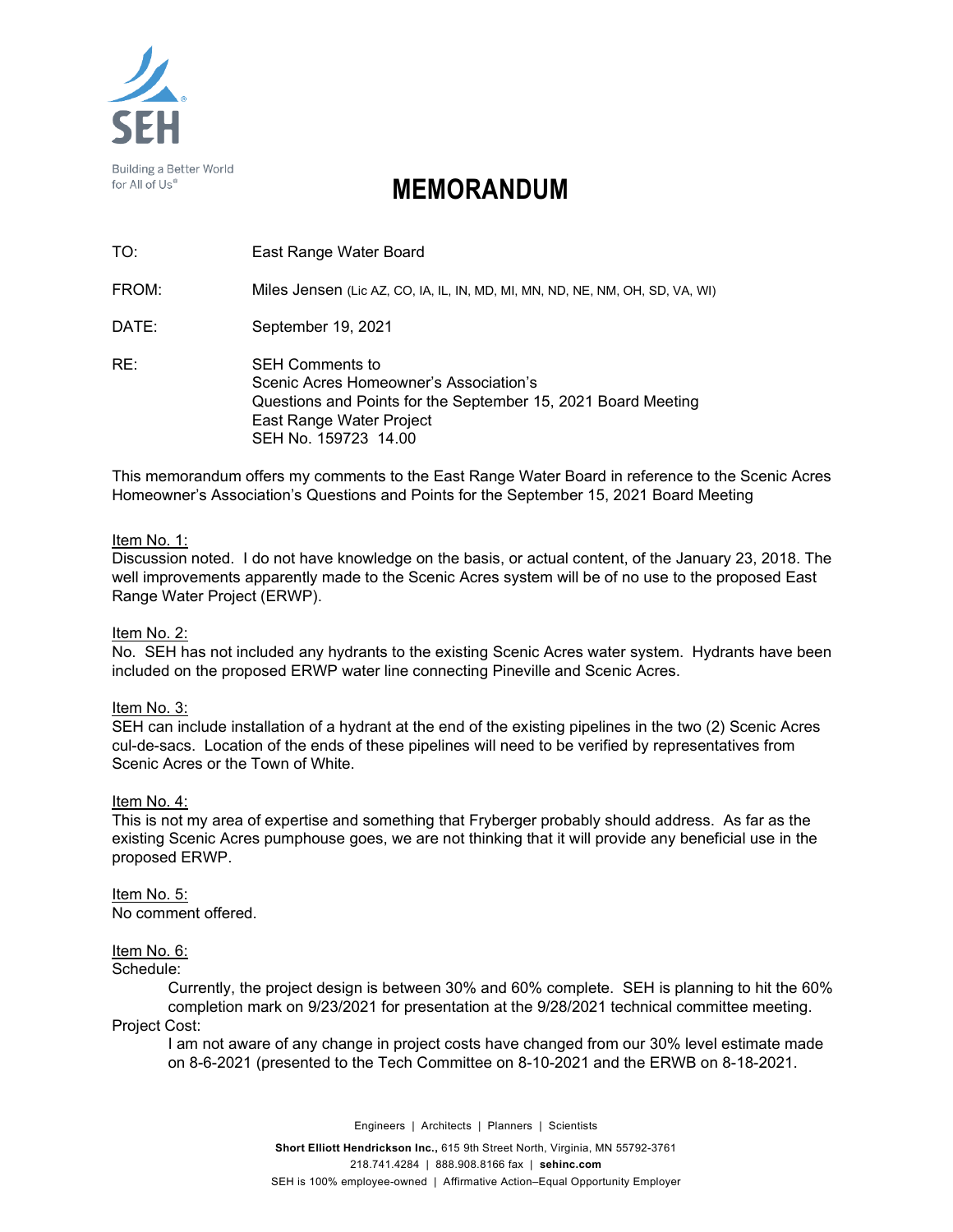**Memorandum Error! Reference source not found.** Page 2

## Completion of Final Bidding Documents:

SEH is planning to complete the project documents by the end of November 2021.

## Item No. 7:

Cost of water main through Pineville is currently estimated at \$0.8M. Cost of water main extending from Pineville to Scenic Acres is currently estimated at \$1.1M.

## Item No. 8:

Water modeling was completed in 2015 for water extraction by Giant's Ridge, the City of Biwabik, City of Aurora, Town of White and City of Hoyt Lakes. The modeling work involved two (2) separate software programs with lake level impacts predicted to range from a drop of 5 feet to a drop of 35 feet. These results have been shared with the MN DNR on several occasions since the 2015 completion of the analysis.

## Item No. 9:

Zebra Mussels: It is possible that zebra mussels may someday find their way into Lake Mine. In anticipation of such an occurrence, SEH will be designing the intake screen to be made of a copper alloy that zebra mussels do not like and retards attachment of the mussel larvae (veligers) to the screen. Additionally, SEH is designing the intake pump station to include a chemical room space that can house chlorine or permanganate – common water treatment chemicals – that can be feedthrough a small pipe installed in the intake pipe all the way to the intake screen to retard attachment of the veligers to the inside of the intake pipe, caisson or raw water pumps and piping. As far as future costs go should zebra mussels require chemical treatment the cost will not be that great as the chemicals can serve as pretreatment chemicals that will be fed at the plant anyway.

#### Item No. 10:

Scenic Acres' water quality comparison: No, SEH has not tested the quality of the water in the Scenic Acres system.

# Item No. 11:

Additional sources of funding and best guess of final funding amount: This is not my area of expertise. I believe that we are looking at opportunities through the IRRRB, Corps of Engineers, State of Minnesota Drinking Water Revolving Loan grant funds, State of Minnesota bonding bill funds. Not sure if there ate others. Obviously, it is hard to know the value of funding that the project will ultimately receive.

#### Item No. 12:

As the project cost estimates and funding clues get updated, the project financing model can be updated. The final financing model cannot be completed until the project is actually bid and there are real numbers to incorporate into the financing model.

Item No. 13: No comment offered. This is an ERWB decision.

Item No. 14: No comment offered. This is a ERWB decision.

Item No. 15: SEH is happy to participate in any informational meetings.

Item No. 16: This is a Town of White decision.